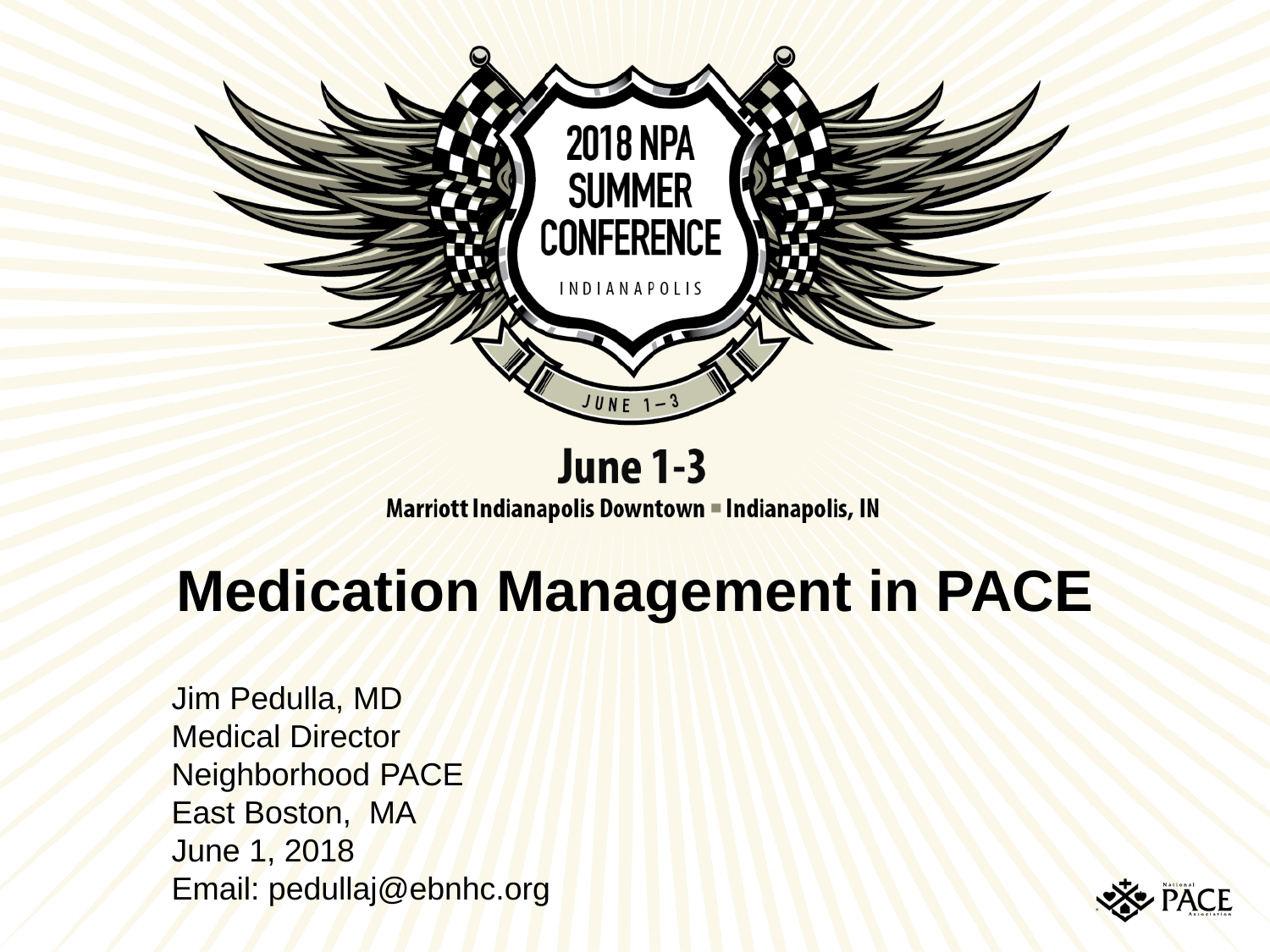

# A System for Medication Management: Why important for PACE?



- PACE participants typically with diminished capabilities in medication independence (due to eg, dementia, arthritis, neurologic disorders)
- **Med management system should include features that** enhance access, adherence, safety in unique ways
- **The system itself establishes new areas for error,** reviews should reflect on these areas and address them

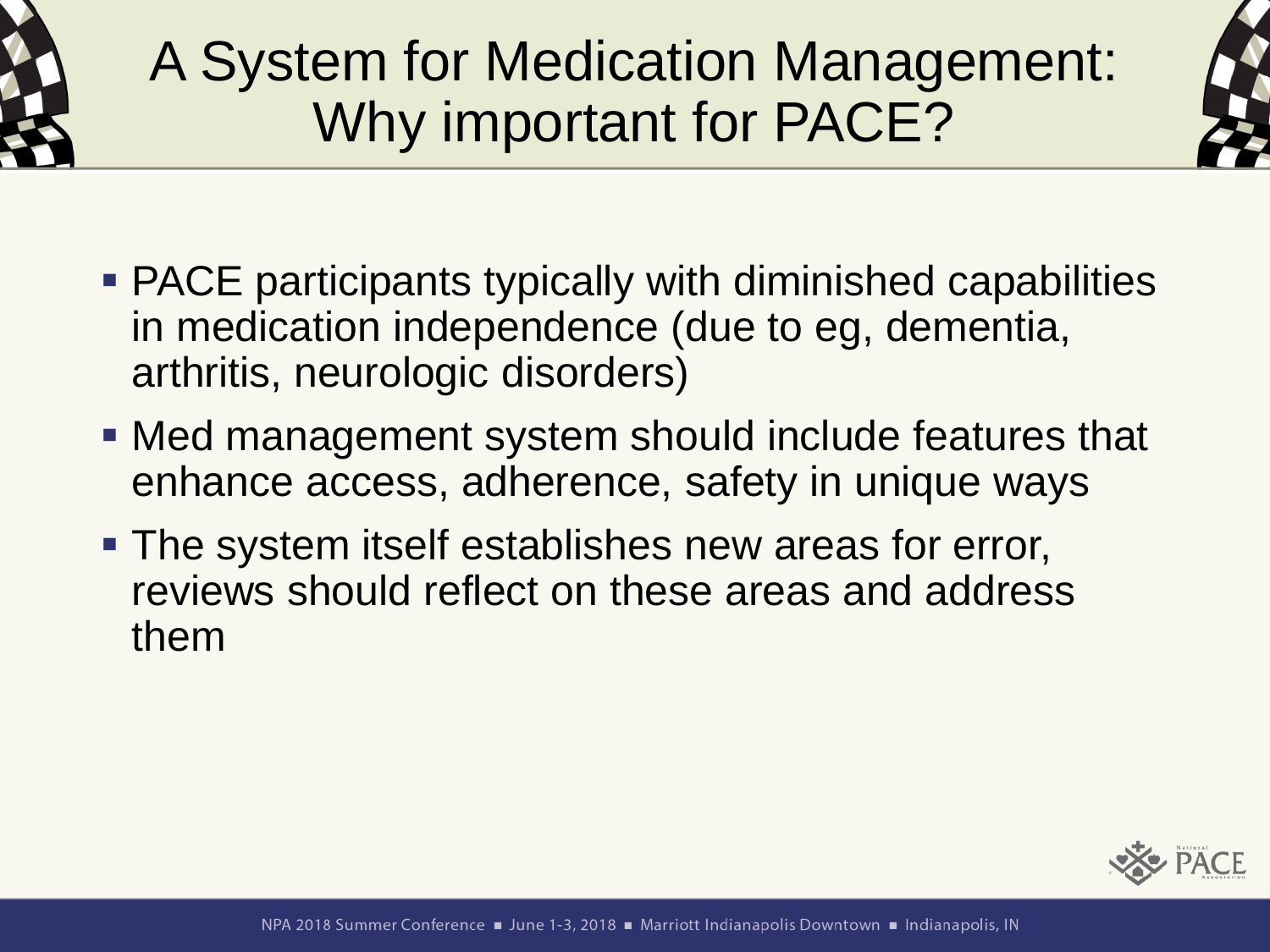

# PACE Medication Management : System Domains



- **EXECCESS: pharmacy location, hours, delivery**
- **Prescribing: EMR integration, formulary, protocols**
- **Dispensing/Delivery: unique packaging, pharmacy** familiarity with PACE, delivery features
- Adherence choice of dispensing quantity and frequency, health aide reminders, med container reviews)
- **Example 1 Cohort reviews.management (eg, GERD medications,** bisphosphonates, warfarin)

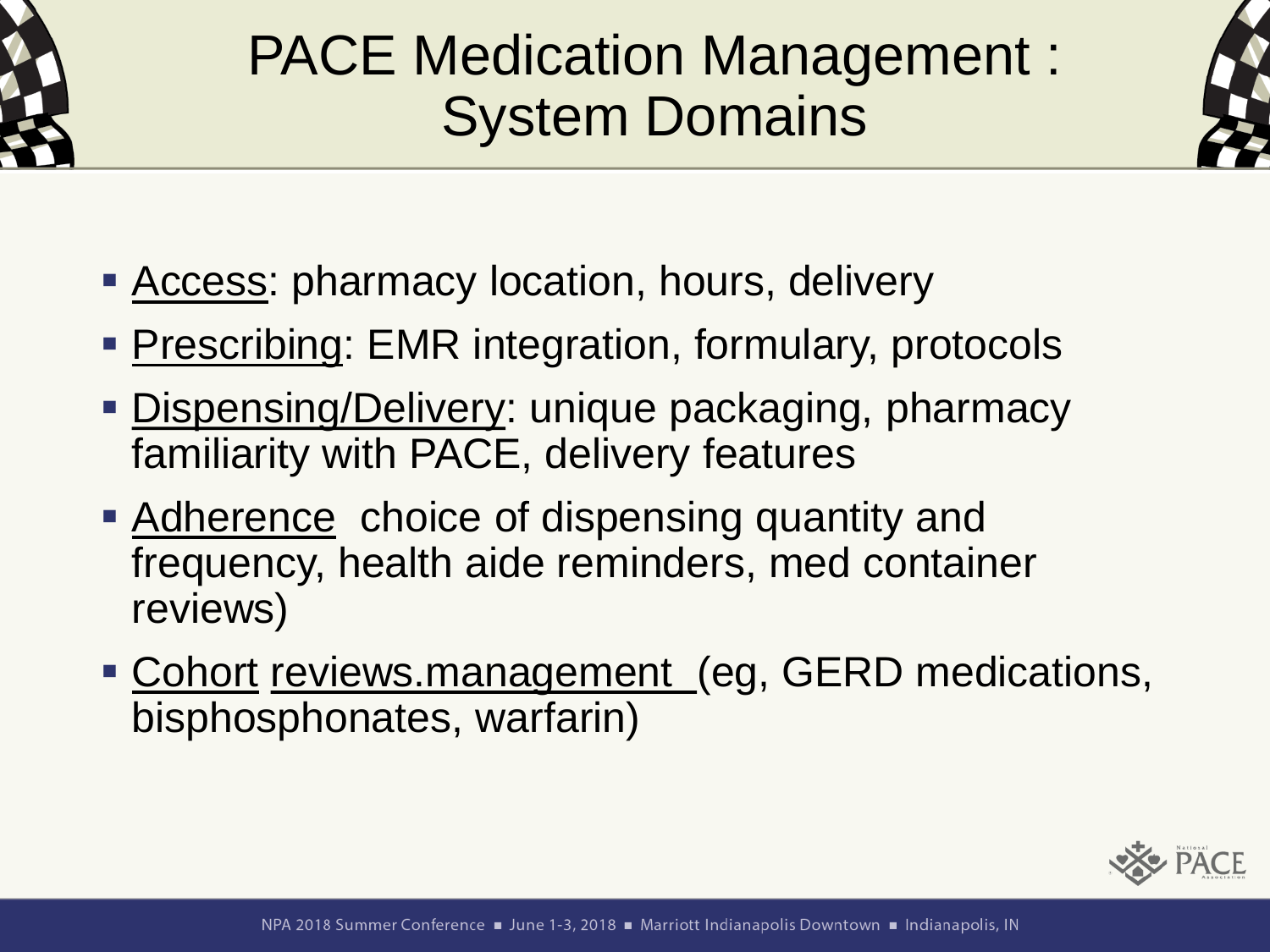

# PACE Medication Management System Domains



- **Example 2 Specialty Medications: high cost and increasingly the** "standard of care" (eg, Hepatitis C, cancer, pulmonary hypertension regimens, approval process)
- **Education/Consultation (clinical pharmacy reviews,** feedback, presentations)
- **EXECONTERGOUS ADE analysis and system adjustments (at all** levels of system, HPMS data)
- Part D processes (annual bid, diagnostic data, PDE submissions)

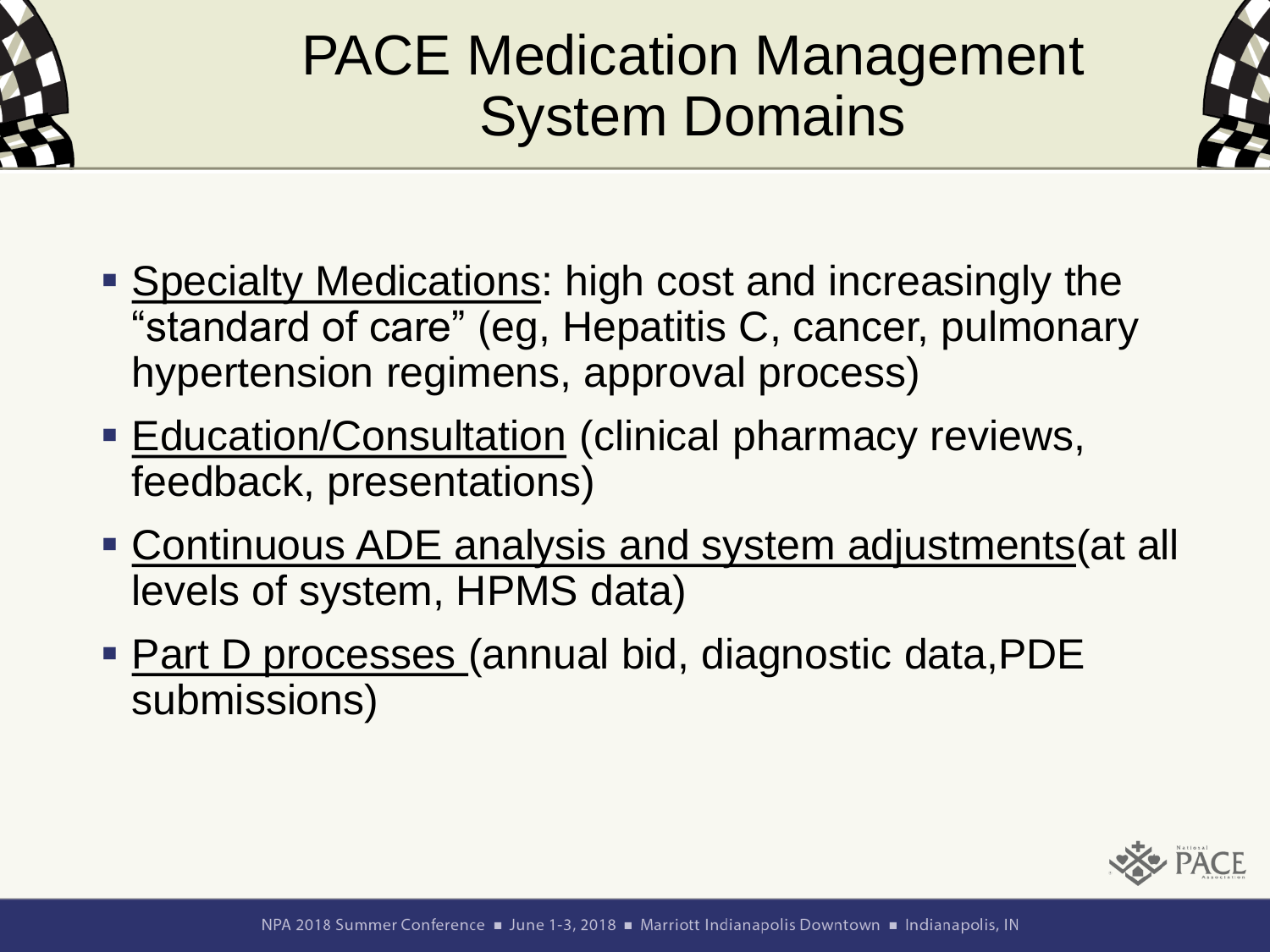

#### PACE Medication Management Access



Features of optimal access

- **Pharmacy location**
- **Pharmacy hours**
- **Does pharmacy have a PACE business focus?**
- **Off hours access/emergency kits**

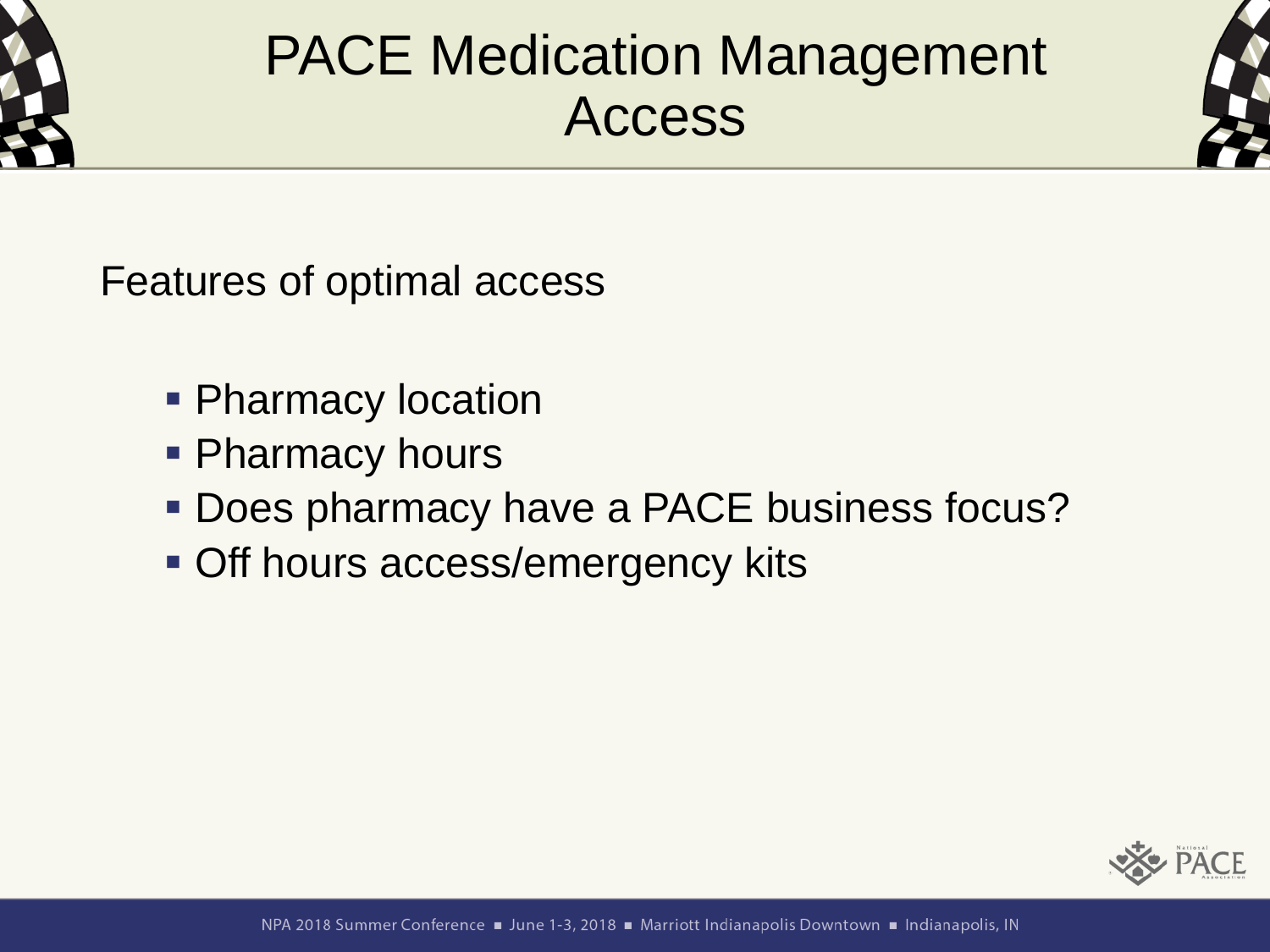

# PACE Medication Management **Prescribing**



- Open/closed formulary?
- **Prescribing protocols (EMR workflows, dispensed** amounts permitted, rules for time of delivery and start times, integration with national e-prescribing systems, conventions of prescription directions )
- Nursing as important intermediary for all medication order processing (Appendix 1)
- Real time pharmacy messaging regarding unclear or ambiguous prescriptions
- **Transitions: ( home to hospital to SNF to home)** Mechanisms for assuring accurate prescribing

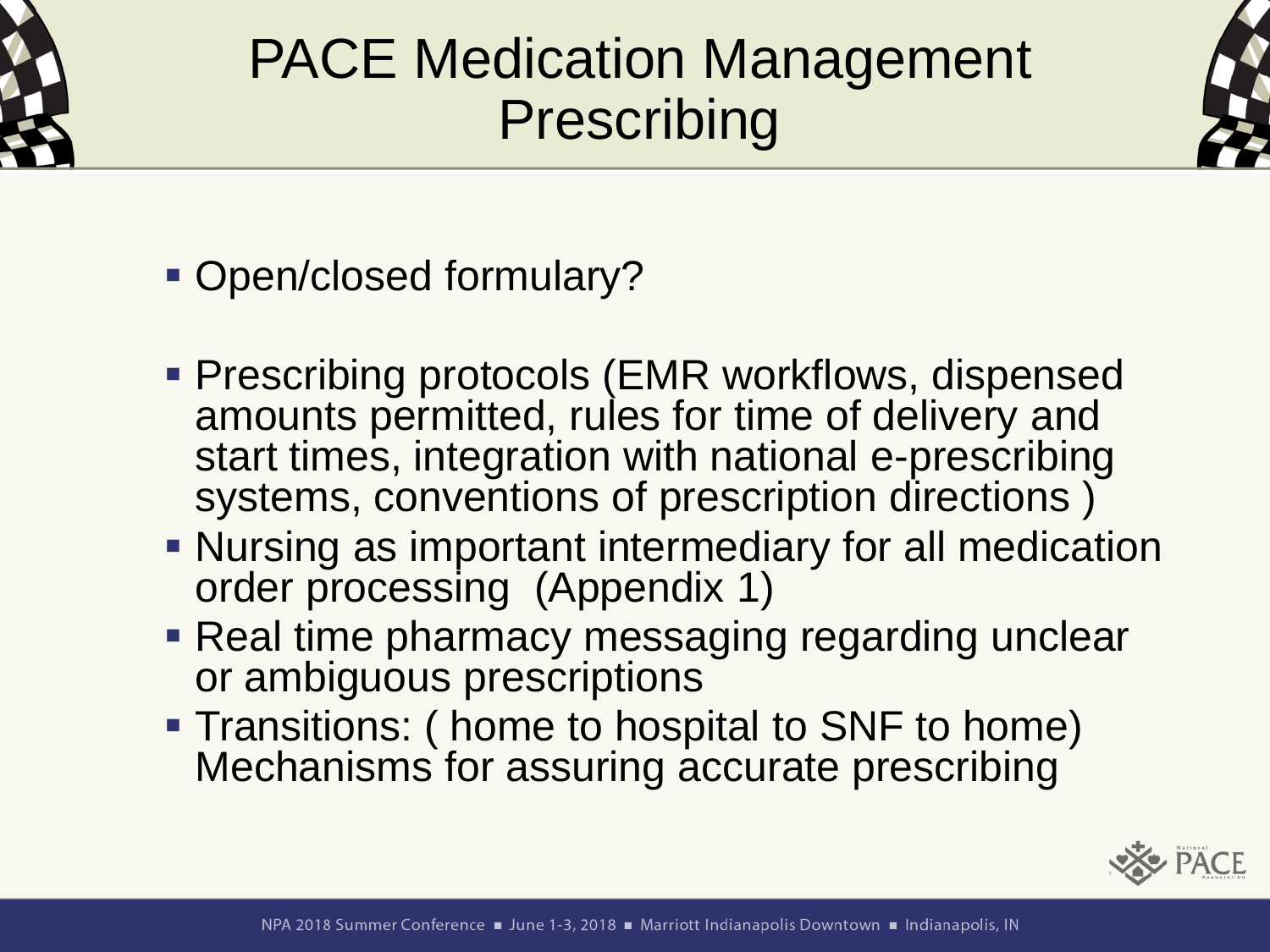

# PACE Medication Management Dispensing and Delivery



- Standard vials or specialized containers ("Medication On Time" MOT)
- **Time restrictions for order processing**
- **Monthly cycle distribution of medication profile**
- **home delivery versus center distribution of meds**
- MOT "swapping" when med orders change
- Special considerations with ALFs
- **Example 2** Feedback loops for failed delivery off hours
- **EXECUTE: Guidelines for controlled substance delivery**

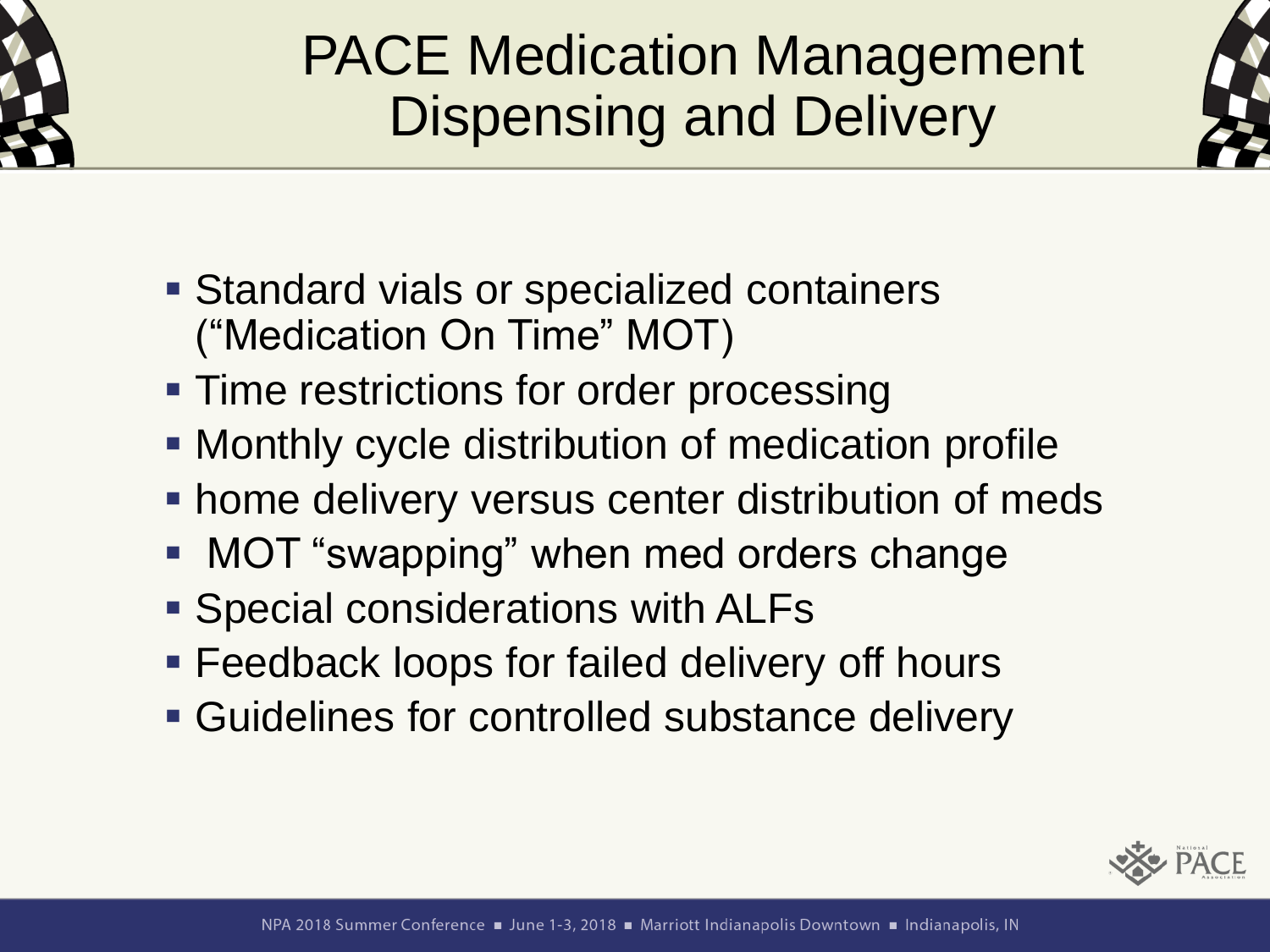

### PACE Medication Management Adherence



Initiatives employed to optimize effective adherence

- Nursing involvement in all prescriptions (Appendix 1)
- Limiting frequency of dispensing to 28 day supply
- Adherence then monitored at return of med containers and during HHA reminders, all recorded as ADE
- Use of "hand over hand" protocol to for those with physical impairments (vision, arthritis)
- HHA visits for medication reminders

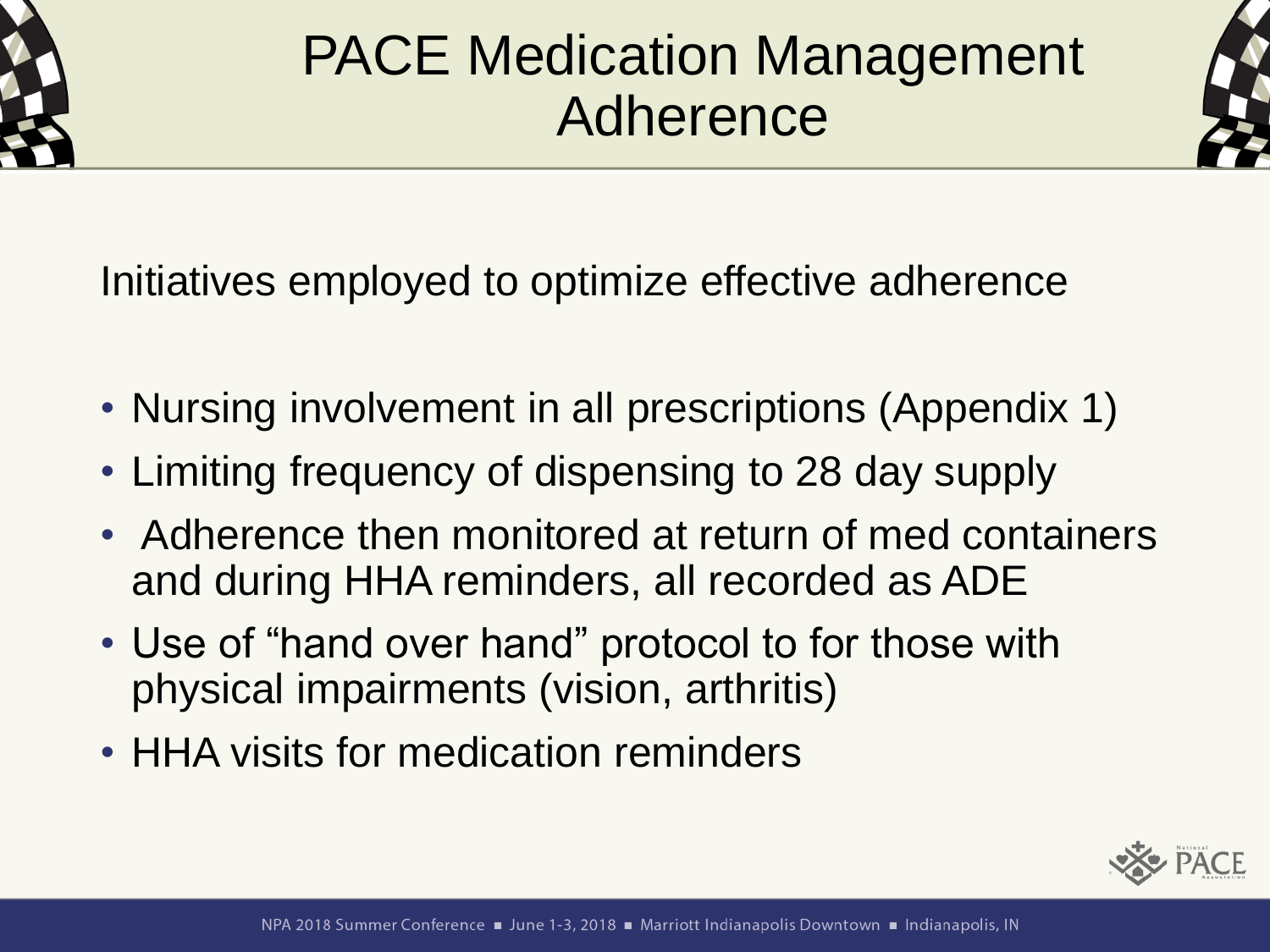

## PACE Medication Management Adherence



Advanced interventions for participants with challenges to effective/safe therapy

- **Weekly medication distribution and end of week review**
- **. lockbox with HHA reminder visit**
- **nursing administration (insulin)**

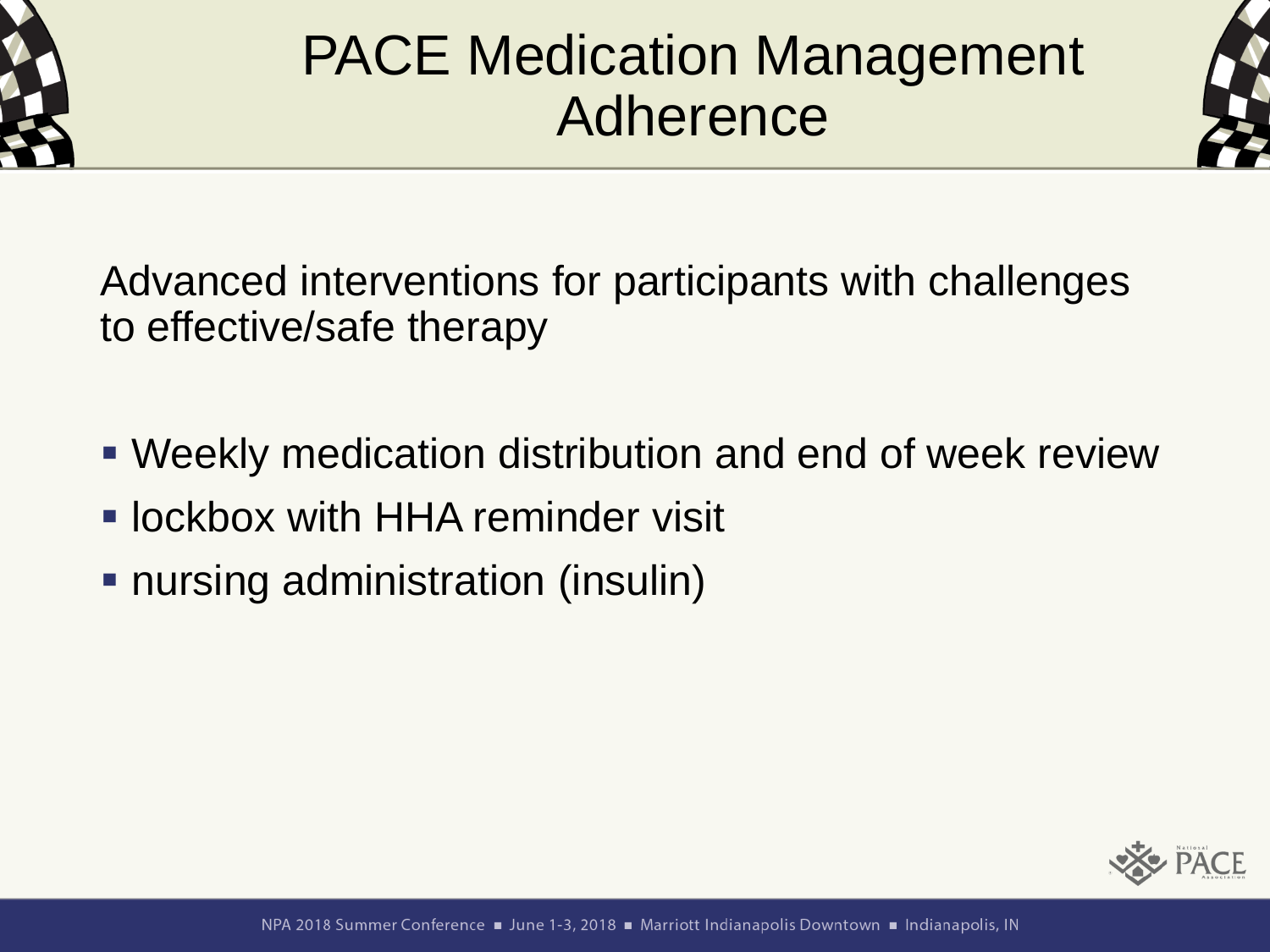

#### PACE Medication Management Cohort Review/Management



- Warfarin management
- **Lengths of therapy for PPI, bisphosphonates,** antipsychotics,
- **Clinical pharmacy support helpful in reviewing** cohorts and identifying regimens that can be reconsidered

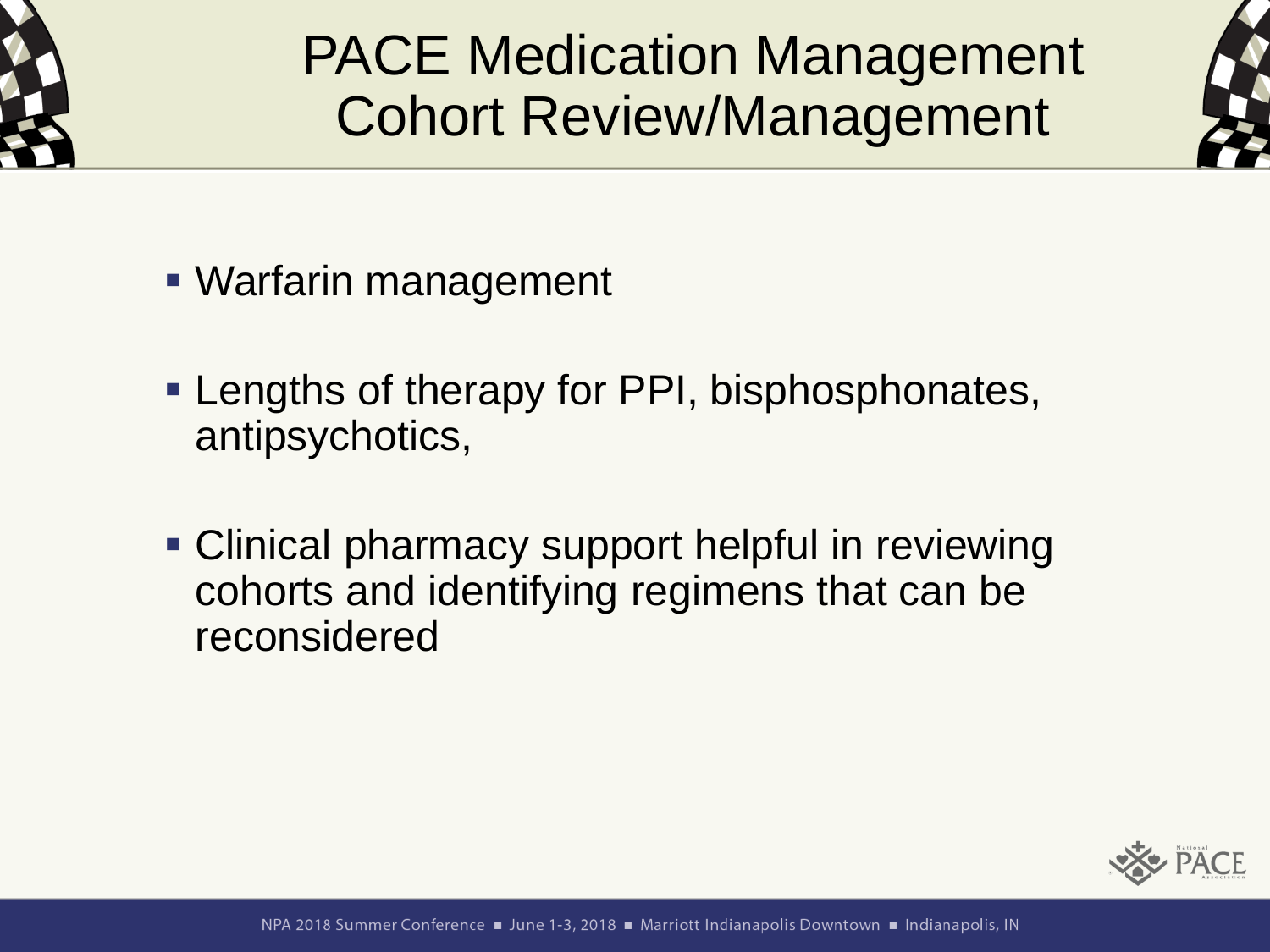

# PACE Medication Management Specialty Medications



- High cost but increasingly an important and standard component of care for several common illnesses (cancer, inflammatory arthritis, inflammatory bowel disease, pulmonary hypertension)
- How to judge "necessity" when specialist prescribes the medication?
- **. Importance of attention to purchasing details and** Medicare Part D and B distinctions

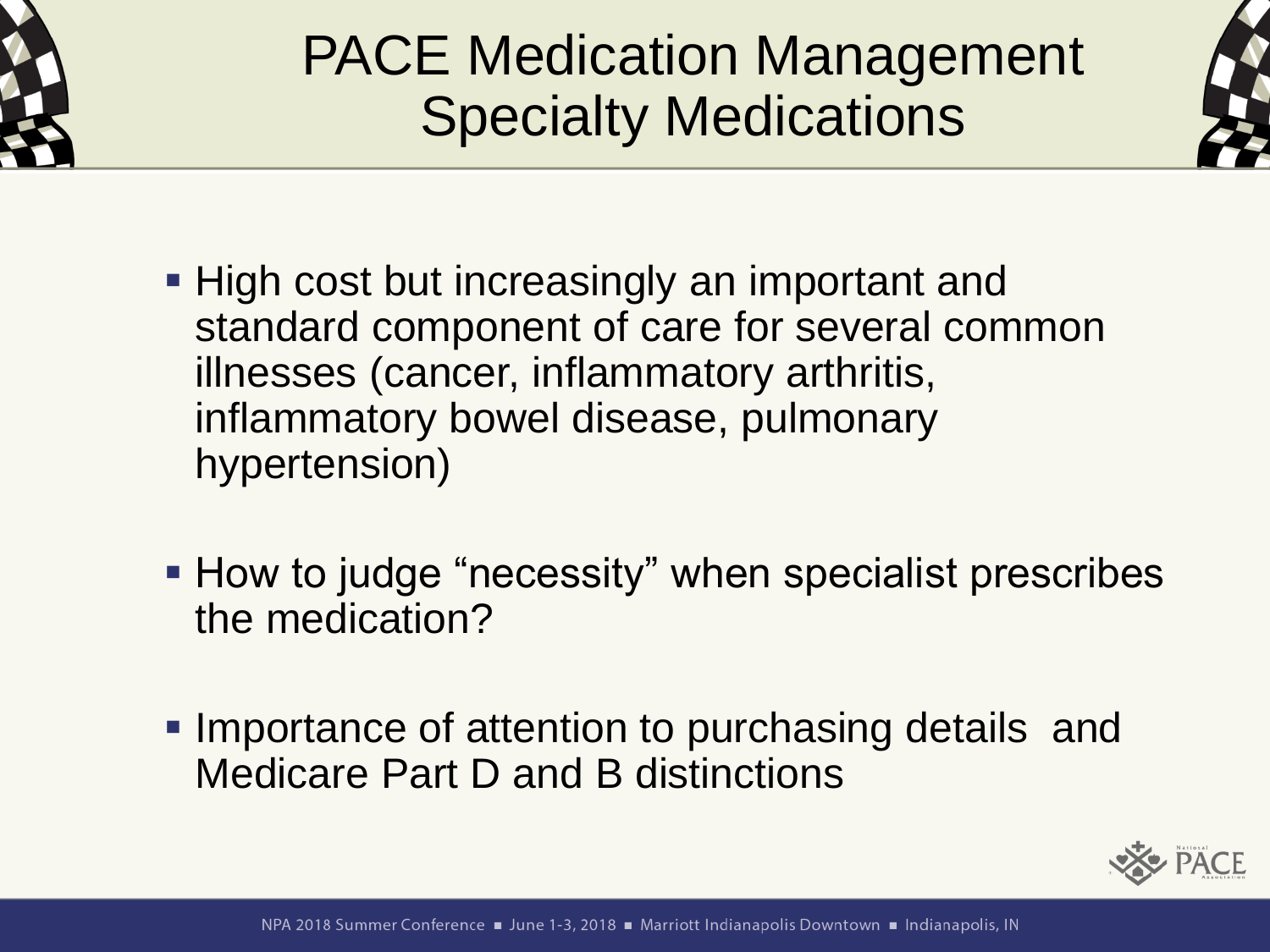

# PACE Medication Management Education, consultation



- **Clinical pharmacist is a valuable resource for** individual participant medication profile review
- **EXALSO valuable in providing presentations/reviews of** current status of prescribing in certain disease states or classes. (eg, annual DM therapy changes, opioid prescribing, anticoagulant therapy)

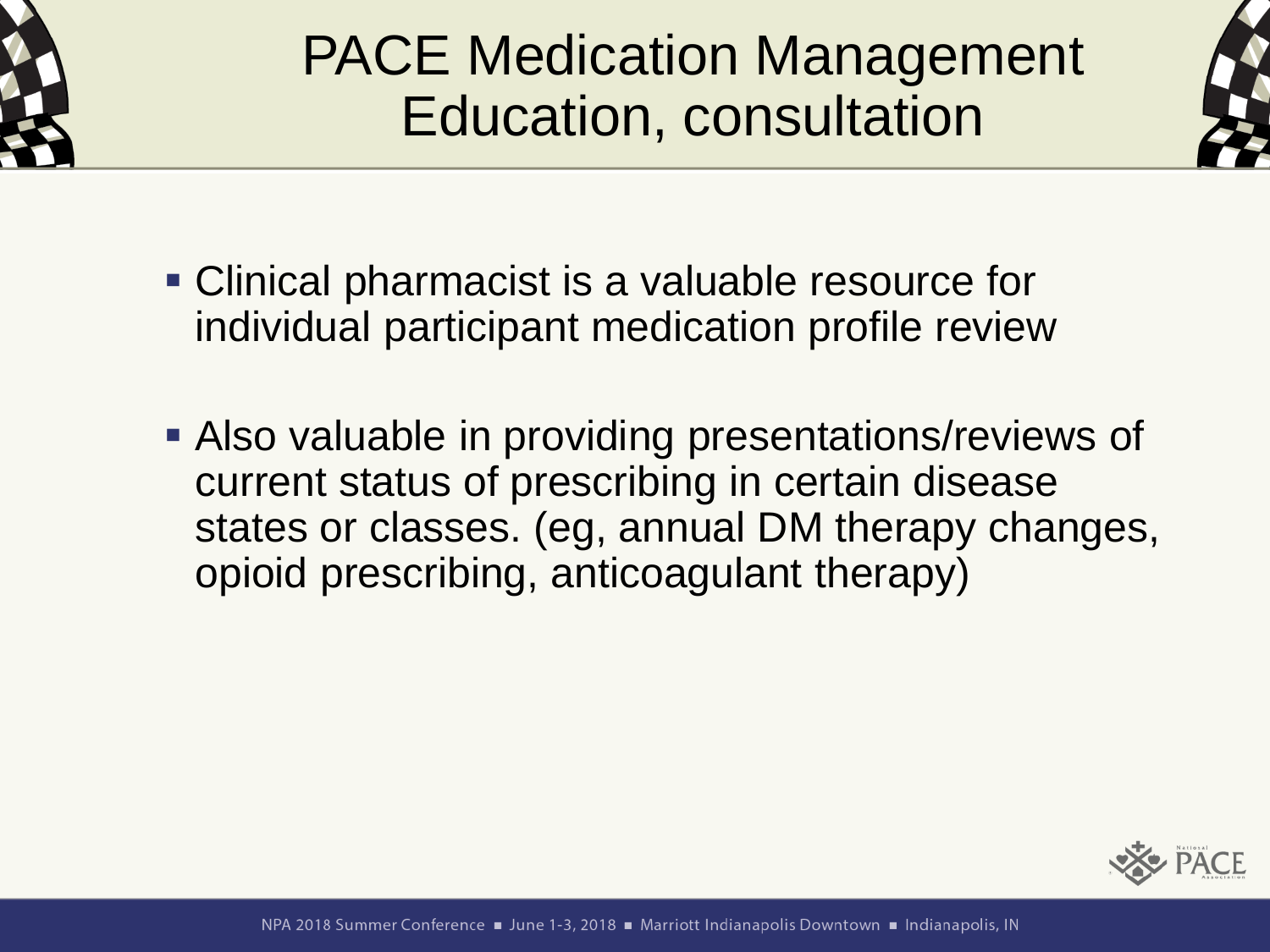

PACE Medication Management Adverse Event Analysis



- $\blacksquare$  HPMS ADE Review
- **Broadening the ADE definition to include "almost"** events, failed deliveries, participant refusal of medication (Appendix 2)
- **Review for trends by Medication Safety Committee**

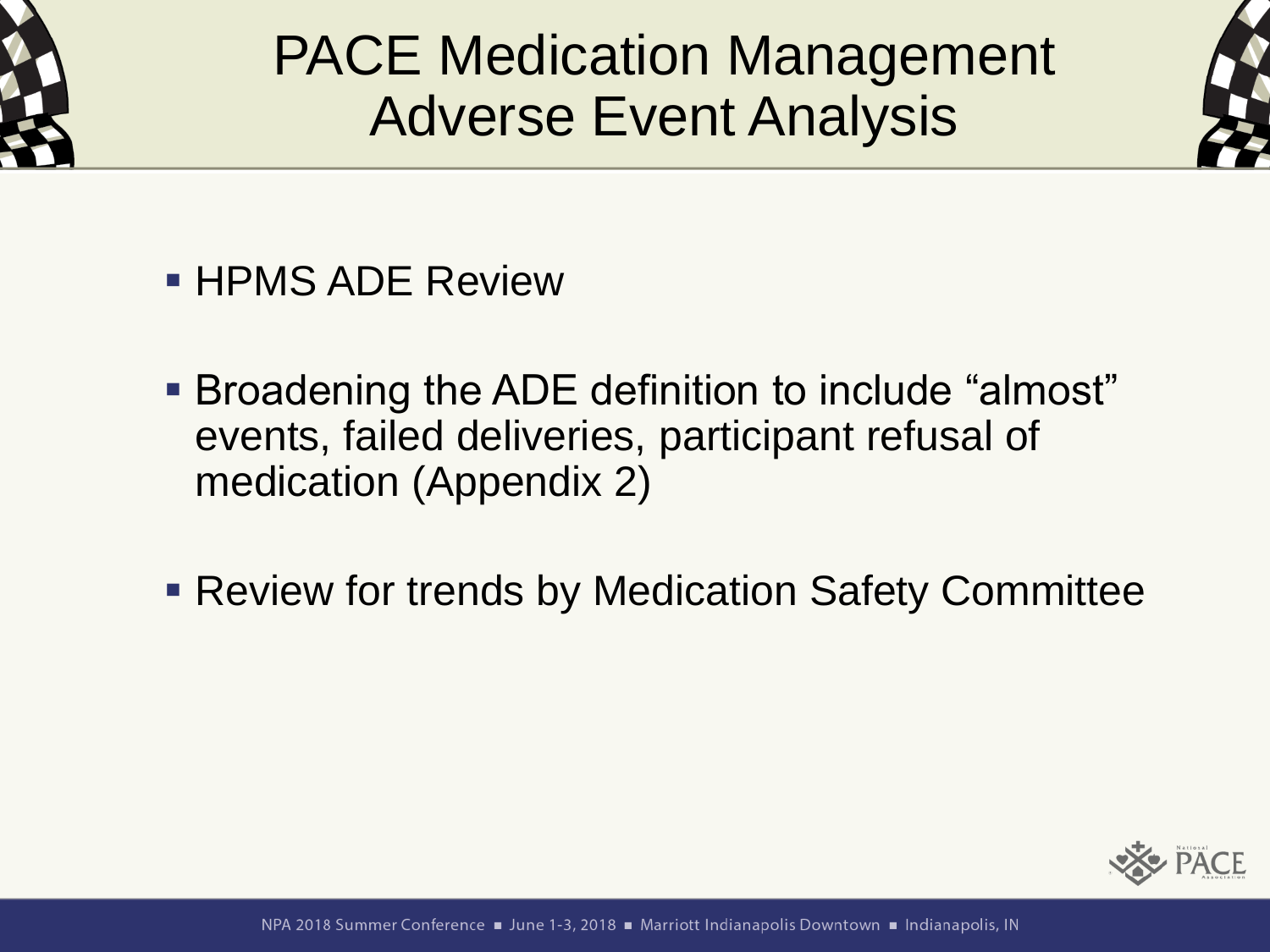

# PACE Medication Management Part D /Bid processing



- **The PACE programs Part D bid is central to fiscal** integrity, should reflect true costs incurred by program
- **Workflows for efficient submission of all Prescription** Drug Events (PDE) necessary
- Part D and Part B distinctions important relative to downstream recovery of high cost specialty medications